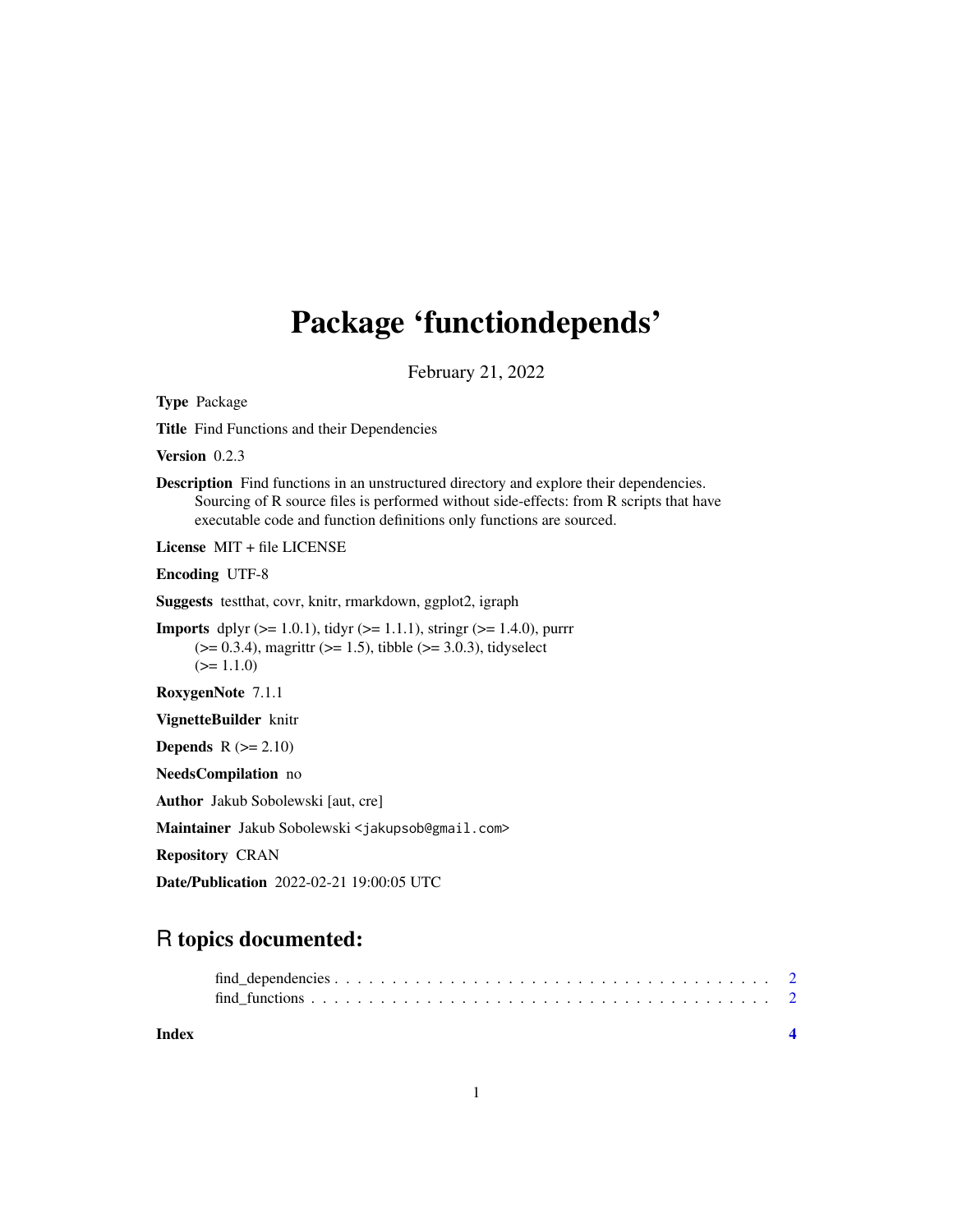#### <span id="page-1-0"></span>**Description**

This function finds function calls inside a function with given name. Be aware that any variable that has a name that overwrites a function name will be recognised as a function call.

#### Usage

```
find_dependencies(
  function_name,
  envir = .GlobalEnv,
  in\_envir = TRUE,add_info = FALSE
)
```
#### Arguments

|          | function_name Character, name of function                                                                                                                        |
|----------|------------------------------------------------------------------------------------------------------------------------------------------------------------------|
| envir    | Environment in which to search for function. Deafult is . GlobalEnv                                                                                              |
| in envir | Logical, whether to return only functions that are loaded into envir                                                                                             |
| add info | Logical, whether to add list column with line numbers of given function call in<br>function body and a list column with context of said calls. Default is FALSE. |

#### Value

A tibble with columns: - Source: character, name of function called inside 'Target' - SourceRep: integer, number of times 'Source' is called - SourceNamespace: character, name of namespace from which the function comes, if a function is defined in multiple namespaces then it is a vector. If function is user defined 'Namespace' is NA. - SourcePosition: optional, integer list with positions of 'Source' calls in body - SouceContext: optional, character list with lines of code with calls of 'Source' - Target: character, name of inspected function - TargetInDegree: integer, number of function calls inside of function body

find\_functions *Functions in path*

#### Description

Parses files in given path. It searches for functions and loads them. Is safe for use with scripts as it doesn't source the whole file, just functions. There are no side-effects to sourcing .R files.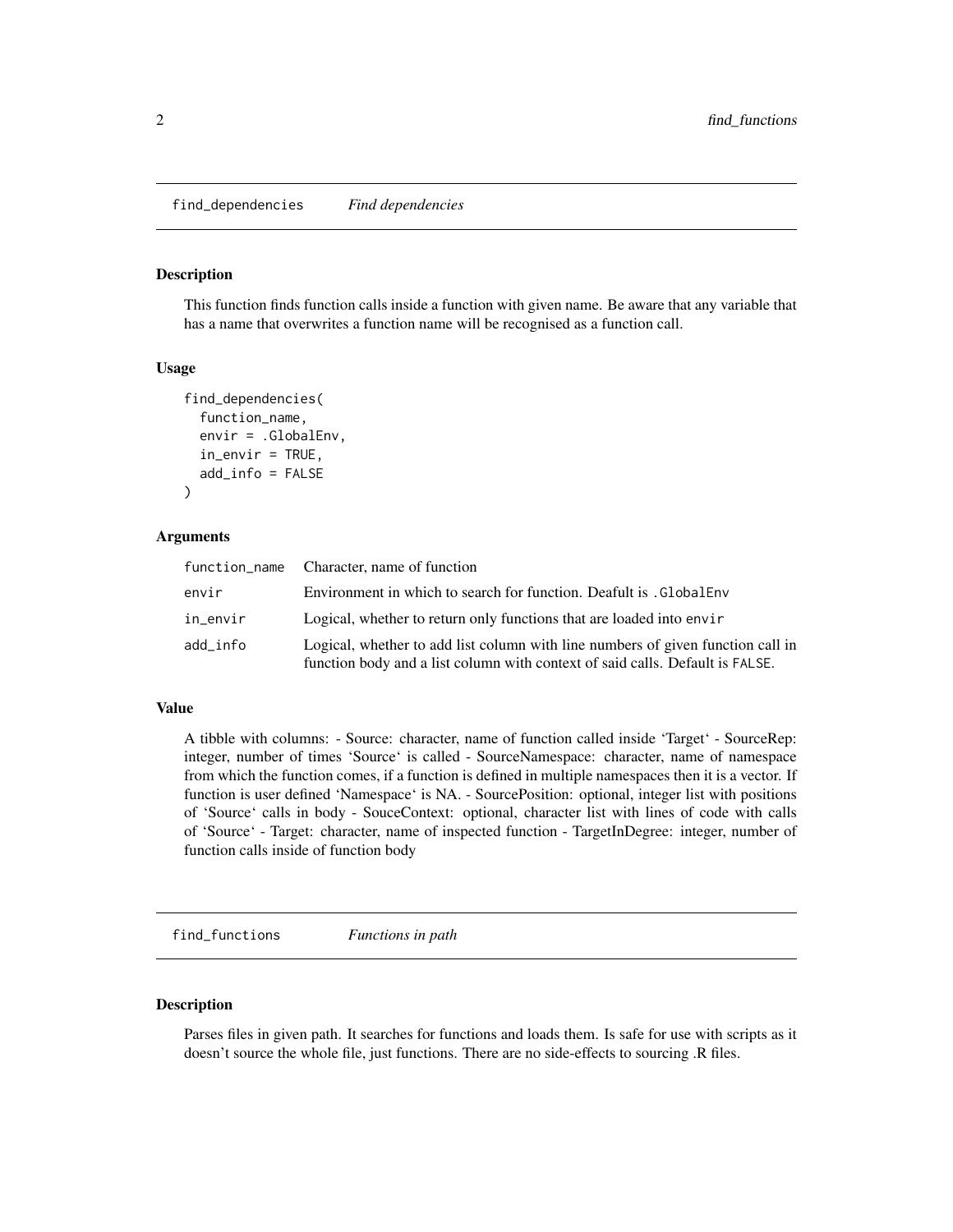#### find\_functions 3

#### Usage

```
find_functions(
  path,
  envir = newenv(),recursive = TRUE,
  separate_path = FALSE
\mathcal{L}
```
#### Arguments

| path      | Character, path to folder                                                                                                               |
|-----------|-----------------------------------------------------------------------------------------------------------------------------------------|
| envir     | Environment to source loaded functions into                                                                                             |
| recursive | Logical, whether to search files recursively                                                                                            |
|           | separate_path Logical, whether to split path into hierarchy of directories. Produces multiple<br>character columns with 'Level' prefix. |

#### Value

A tibble with character columns indicating path to source files and names of functions defined in them.

#### Examples

```
path <- file.path(tempdir(), "find_functions_example")
dir.create(path, showWarnings = FALSE)
code < - "
add \leq function(x, y) {
 x + y}
add\_one = function(x) {
  add(x, 1)
}
assign('add_two', function(x) {
  add(x, 2)
})
"
write(code, file.path(path, "code.R"))
find_functions(path)
```